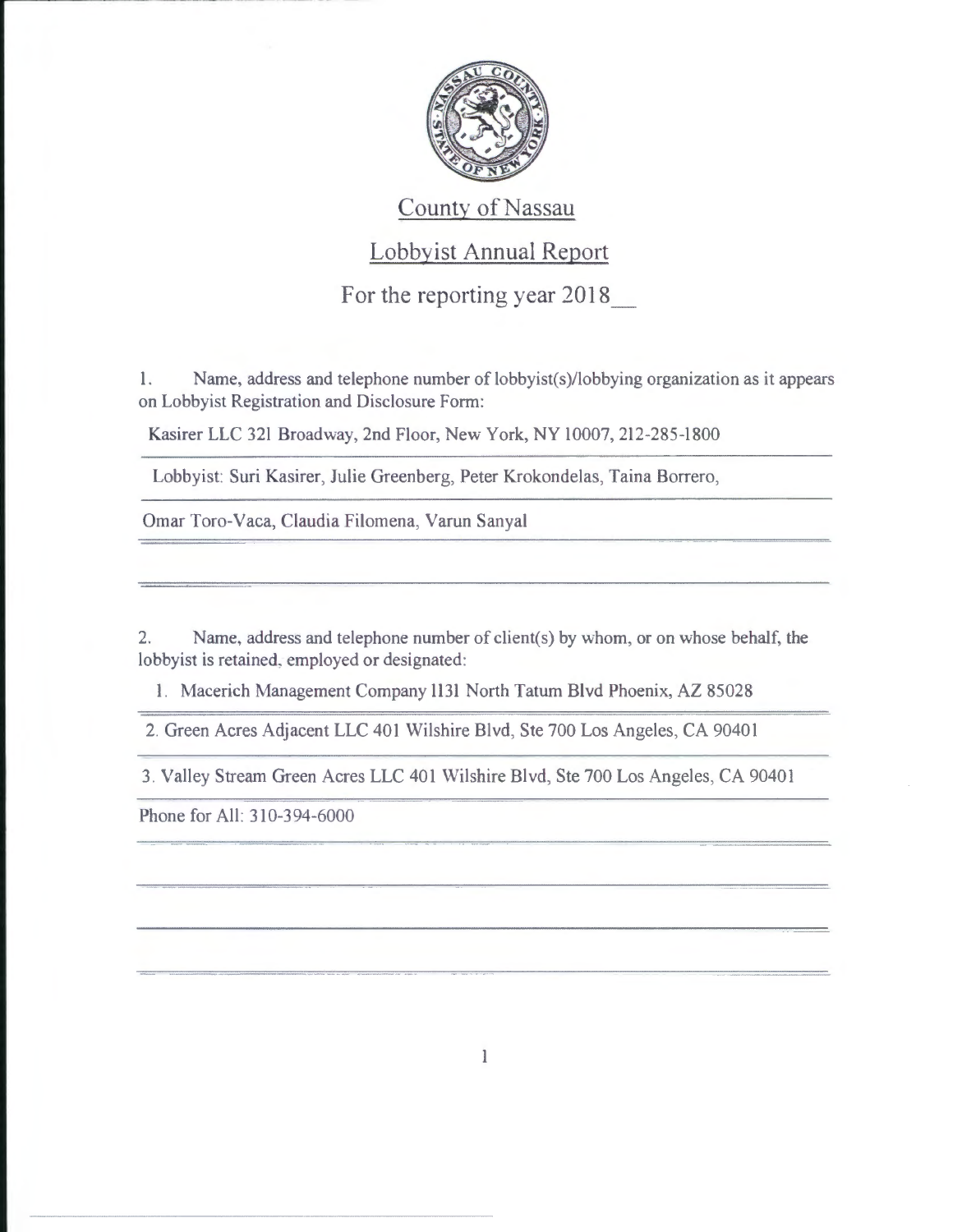3. A description of the subject or subjects on which each lobbyist retained, employed or designated by such client has lobbied:

Real Estate Issues on behalf of Macerich Management Company, Green Acres Adjacent LLC

|    | and Valley Stream Green Acres LLC                                         |
|----|---------------------------------------------------------------------------|
|    |                                                                           |
|    |                                                                           |
|    |                                                                           |
|    |                                                                           |
|    |                                                                           |
| 4. | Names of the persons and agencies before which such lobbyist has lobbied: |
|    | Town of Hempstead IDA, Town of Hempstead County Executive                 |

5. List below amounts for any compensation paid or owed to the lobbyist during the prior year for the purposes of lobbying. Such amounts shall be detailed as to amount, to whom paid and for what purpose.

| Amount   | Details                       |
|----------|-------------------------------|
| \$42,000 | Green Acres Adjacent LLC      |
| \$42,000 | Valley Stream Green Acres LLC |
| \$12.00  | Macerich Management Company   |
|          |                               |
|          |                               |
|          |                               |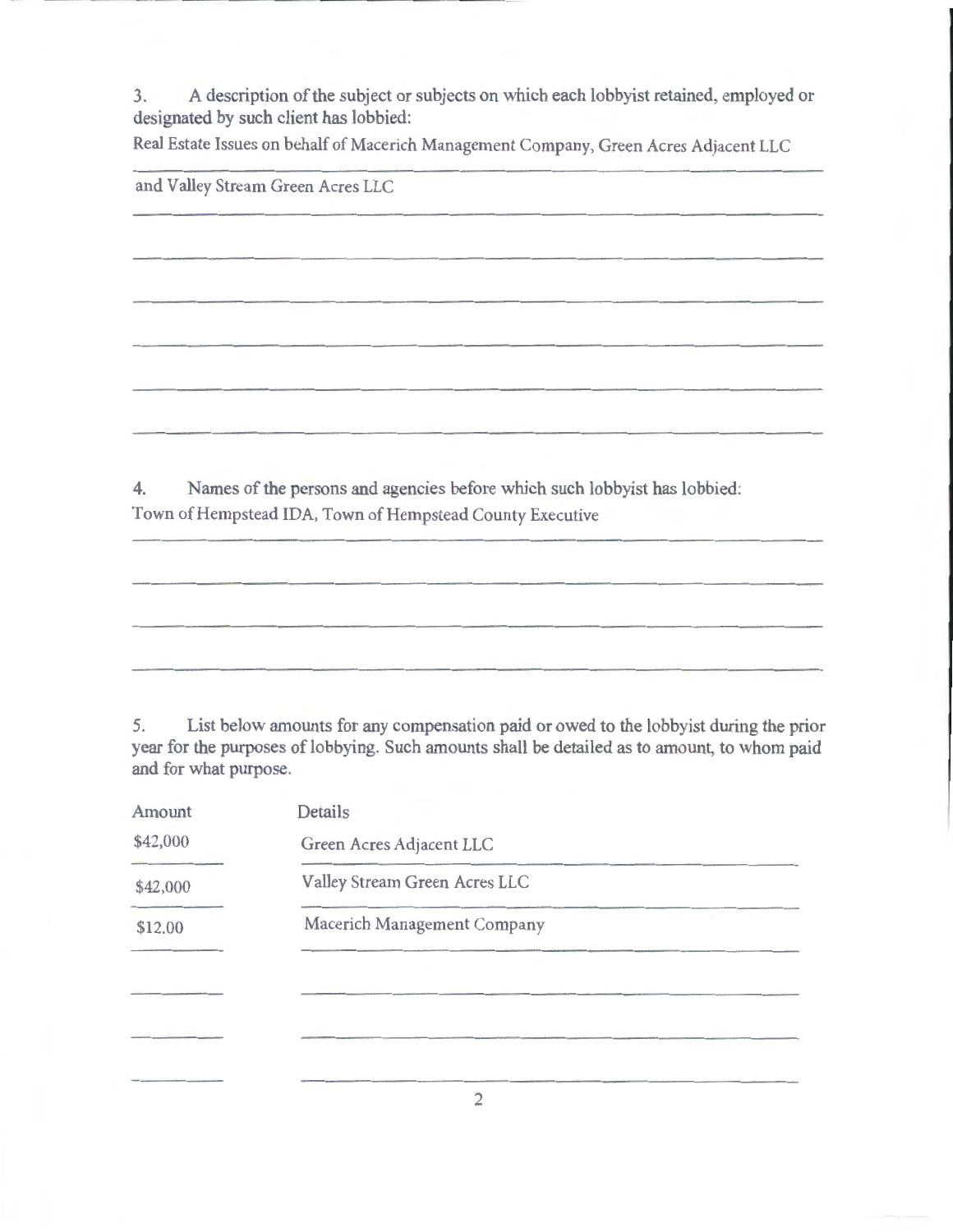the cumulative total amounts earned for lobbying throughout the cumulative total amounts earned for lobbying throughout the states. \$84,012.00

| 7.     | List below the expenses incurred or expensed by lobbyist for the purpose of lobbying:                                   |
|--------|-------------------------------------------------------------------------------------------------------------------------|
| Amount | Details                                                                                                                 |
| \$0.00 | N/A                                                                                                                     |
|        |                                                                                                                         |
|        |                                                                                                                         |
|        |                                                                                                                         |
|        | the contract of the contract of the contract of the contract of the contract of the contract of the contract of         |
|        |                                                                                                                         |
|        |                                                                                                                         |
|        |                                                                                                                         |
|        |                                                                                                                         |
|        |                                                                                                                         |
|        |                                                                                                                         |
|        | <b>Constitution of the constitution of the constitution of the constitution of the constitution of the constitution</b> |
|        |                                                                                                                         |
|        |                                                                                                                         |